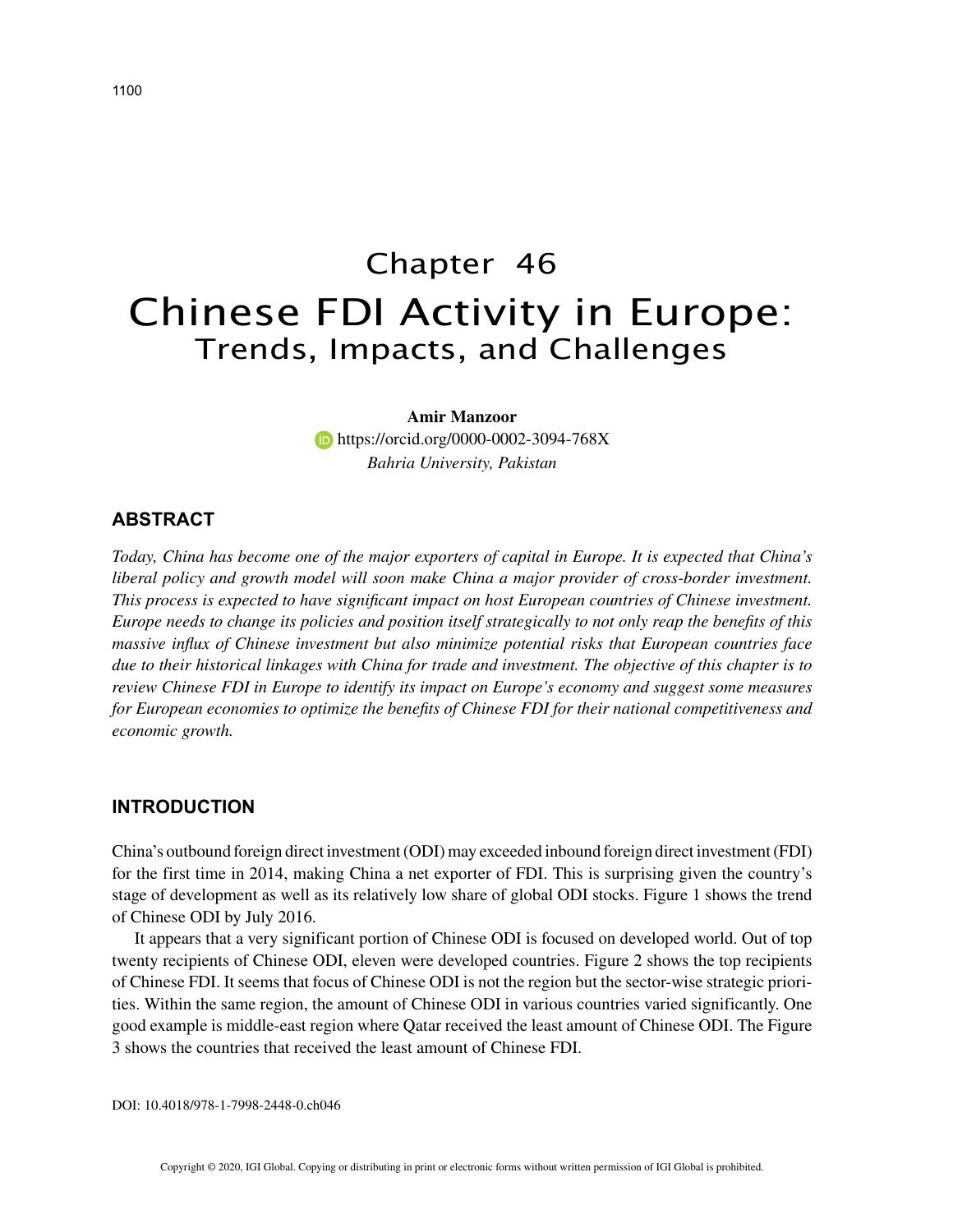

*Figure 1. Trends of Chinese ODI Source: (American Enterprise Institute, 2016) (Figures are in Millions of US dollar)*

The increasing influx of Chinese FDI continues to impact European economies. The amount of Chinese FDI in Europe has exceeded \$100 billion per annum and quickly shifting its focus towards more advanced European economies. Some of the most attractive sectors for Chinese investors include energy, transport, real-estate and technology. Both private and state-owned enterprises of China are actively making significant investments in Europe. Germany ranks no. 2 in the list of Chinese FDI recipients with total Chinese investment of  $66.9$  billion by the end of the year 2014 (UNCTAD, 2015). The advanced manufacturing capabilities of the more developed European economies are the major focus of the Chinese investors. The total Chinese investment in automotive and industrial equipment sectors of Germany alone accounts for more than two-third of the Chinese investment in Germany. With time, Chinese investment portfolio has diversified to include IT, finance, and consumer products sectors. In more developed European economies, the focus of Chinese investment is small-to-medium sized takeovers.

The objective of this chapter is to provide a comprehensive analysis of the outward direct investments by Chinese companies in the Europe region. After introduction, section 2 provides a discussion of the existing landscape of Chinese FDI in Europe. Section 3 discusses how new Chinese FDI would impact European economies and possible responses of European economies towards this FDI. Section 4 would discuss various concerns of stakeholders with respect to emergence of China as a new major FDI provider for Europe. Section 5 provides implications and recommendation for European policymakers for maximizing the benefits while addressing concerns discussed in section 4. Concluding remarks are provided in section 6.